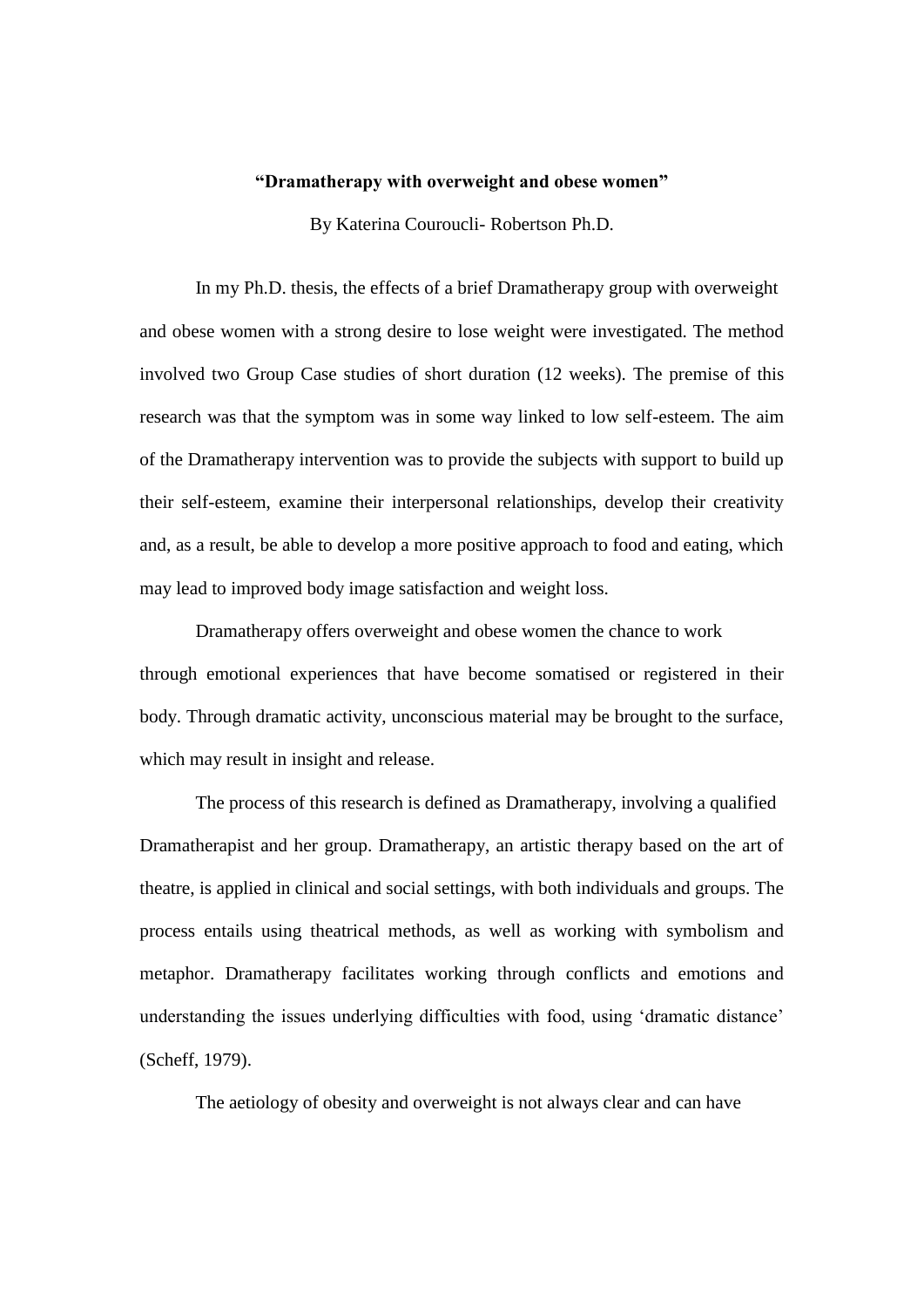genetic or biological roots, be related to the social environment of the individual or may have psychological origins. Nor is it possible to delineate the areas of aetiology, and some may overlap. The aetiology may be varied and complex, hence, the need for the therapist to be aware of a variety of possible areas of aetiology.

Irrespective of aetiology, the result is usually poor body image satisfaction and in consequence low self esteem. With obese and overweight women, it is important to understand the issues underlying the difficulties with food and the patients' lack of self-esteem. Since being overweight is a socially reinforced reason for unhappiness and depression, a female may attribute feelings of frustration, anger, and worthlessness to being overweight instead of to the real source, e.g. marital discord, role conflict or job dissatisfaction. Clients with eating disorders act out their inner emotional conflicts through eating behaviours and food preoccupation. Therefore, it is important to investigate the possible underlying causes of their condition and address them therapeutically.

Through making art and drama, these clients find a means of expressing their emotions, with the result that art itself becomes the medium of communication between the self and the environment and between the client and the therapist. Each art medium encourages the client's own special language to emerge and to be used as a communication of hidden or forgotten parts of themselves. The common ground of all arts therapies includes focus on non-verbal communication and creative processes.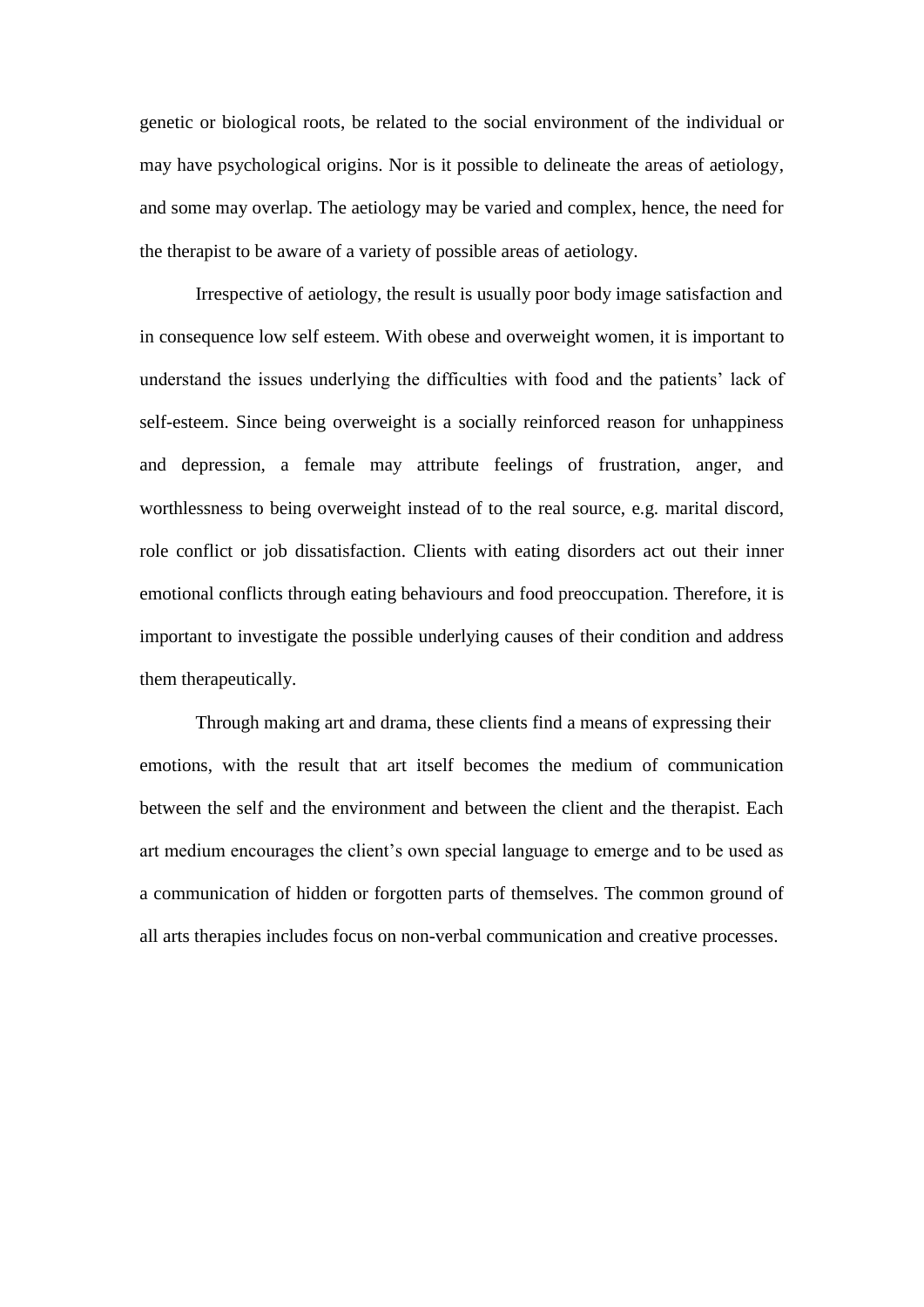Jung (1963) believed that creativity was essentially therapeutic and that it allowed for a synthesis between the artist's inner world and external reality. Artwork is an integrative combination of inner and external realities, which inspires a feeling of completion and determination. Jennings (1990; 1993; 1998) and Landy (1986; 1992) talk about the creative process and how this facilitates clients to understand their personal issues making them feel a liberating effect. This research tried to demonstrate that when a person is feeling stronger and happy about him/herself then he/she is in a better position to consider a healthier attitude towards food, with the result that loss of weight may follow.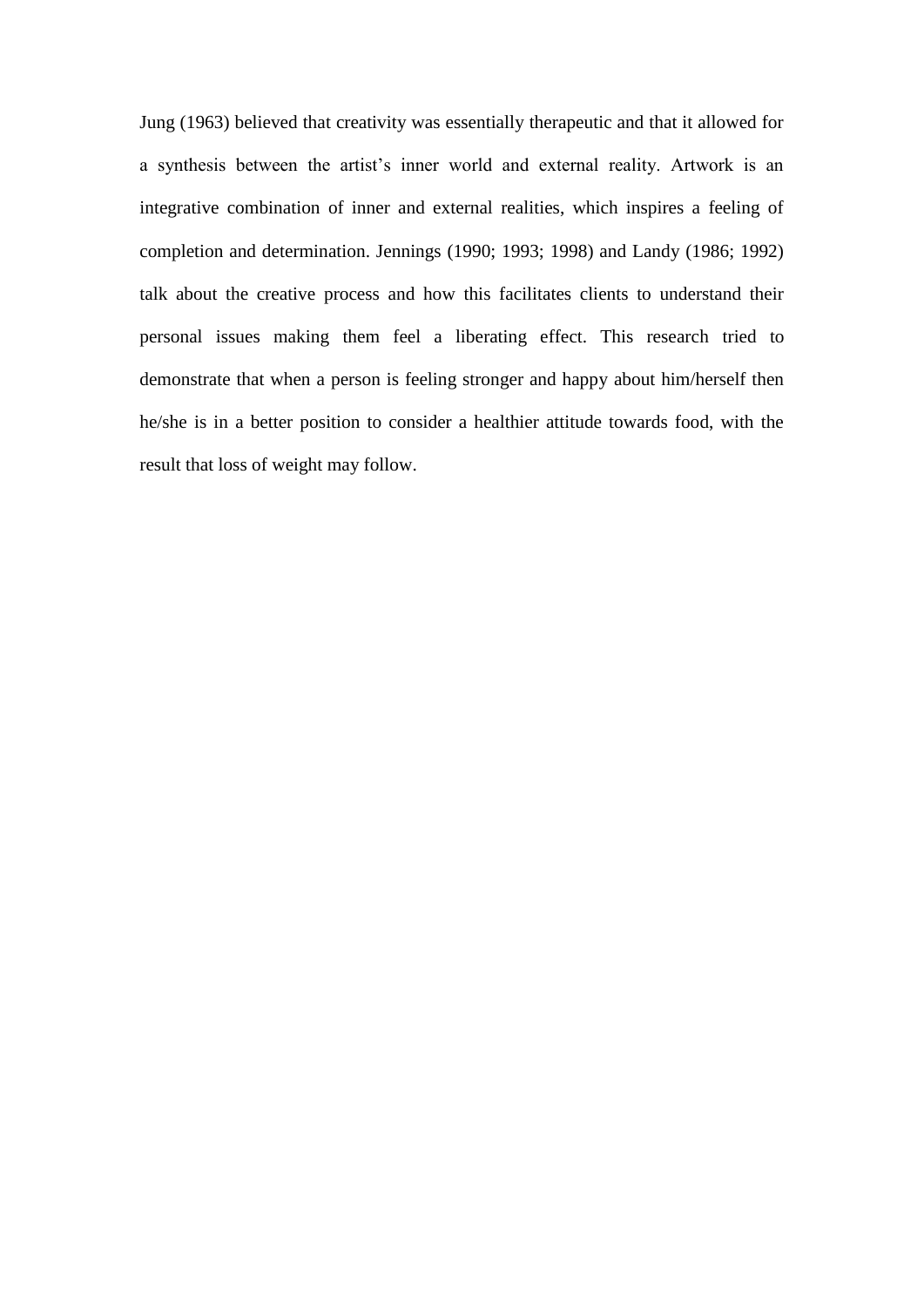## Design

- 1. A pilot group and two case-study groups were included in the design.
- 2. Each group had six to eight participants. The participants were overweight and obese women dissatisfied with their body image. Their common interest was to lose weight.
- 1. Procedure for taking part

Each proposed participant had a preliminary meeting with the practitionerresearcher during which she was informed about the research and what her participation would involve. If the candidate agreed to take part in the research she then had a second meeting. At the second meeting she gave a brief case history and signed a consent form accepting her participation in the research (50 minutes). Next, the candidate was tested (10 minutes) on two standard tests. These standard tests were repeated twice more at later dates.

- (a) Pre-intervention.
- (b) 12 weeks later post-intervention.
- (c) 24 weeks later follow-up.

## Ethical matters

 In the participant release agreement the participants gave their permission for the data of the research study to be used in the process of completing the Dramatherapy intervention on the understanding that their name and other demographic information which could identify them would not be used.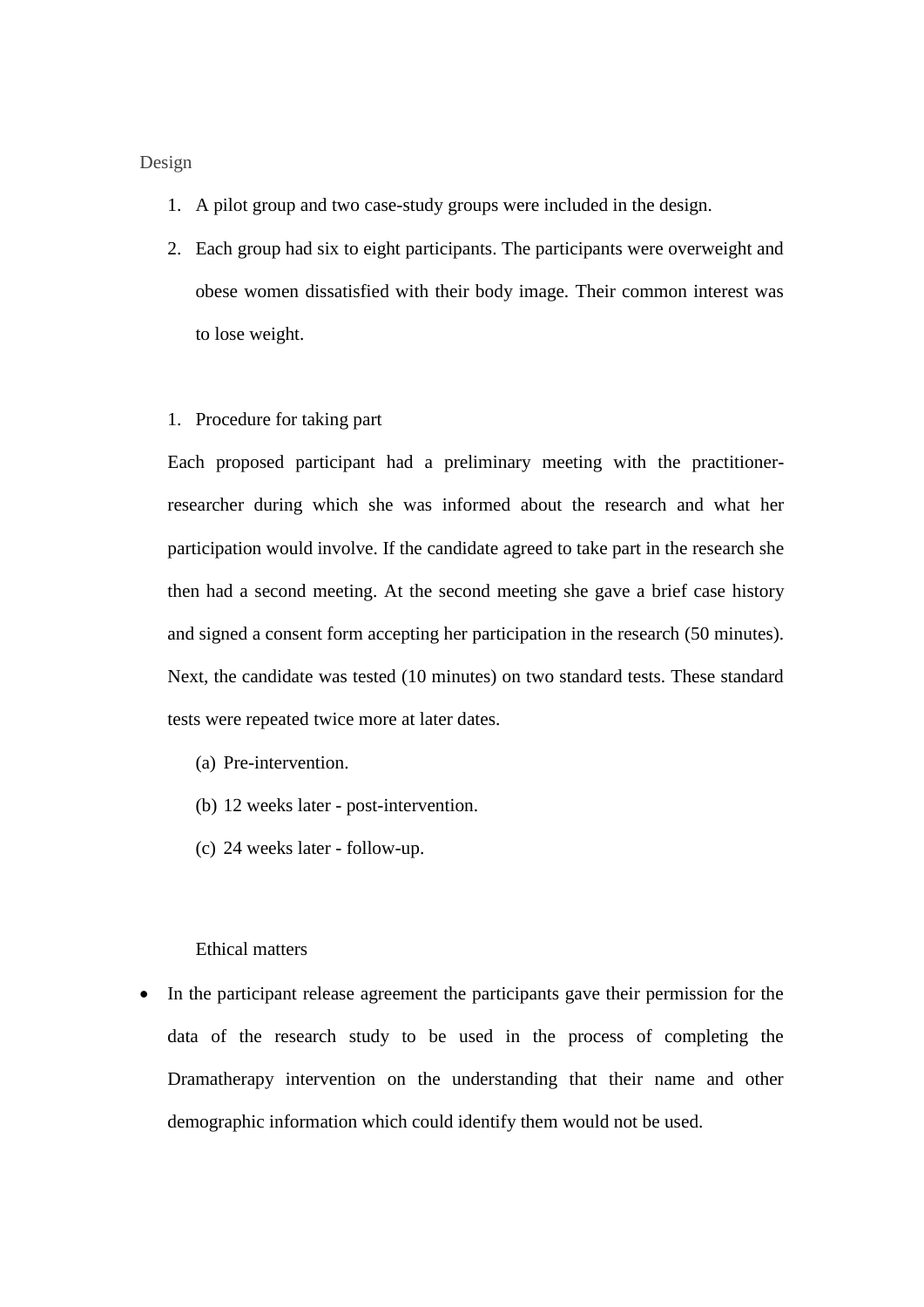- No fee was charged to the participants, as their participation in the Dramatherapy would be part of a research study.
- Participants were informed at the first meeting that those who wanted to withdraw from the research could do so and still remain in the group.

At the outset of the thesis, I conjectured a possible correlation between involvement, motivation and commitment and outcomes. In the light of the results I identified a clear correlation between the two, showing that without involvement, motivation and commitment positive results are less likely to occur.

I concluded by summarising the positive effects of the intervention. In brief, the aims of the treatment seem to have been achieved to a degree that may affect the lives of the participants in a positive way, particularly where interpersonal relationships are concerned. A more positive approach to food and eating was achieved in many cases. Few of the participants, however, registered an ideal attitude to food and eating on the EAT-26 test<sup>1</sup> at the closure of the intervention or six months later.

Modest improvements were registered in both body image satisfaction and weight loss in the majority of participants. However, the researcher regards these results as being quite positive, considering the length of the intervention. On the whole, perfect body image satisfaction was reached by few of the participants and weight loss on the whole was moderate, not enough to have a significant impact on the health or appearance of all but two of the participants.

Words 1040 out of 1.320

 1 An eating disorder evaluation test